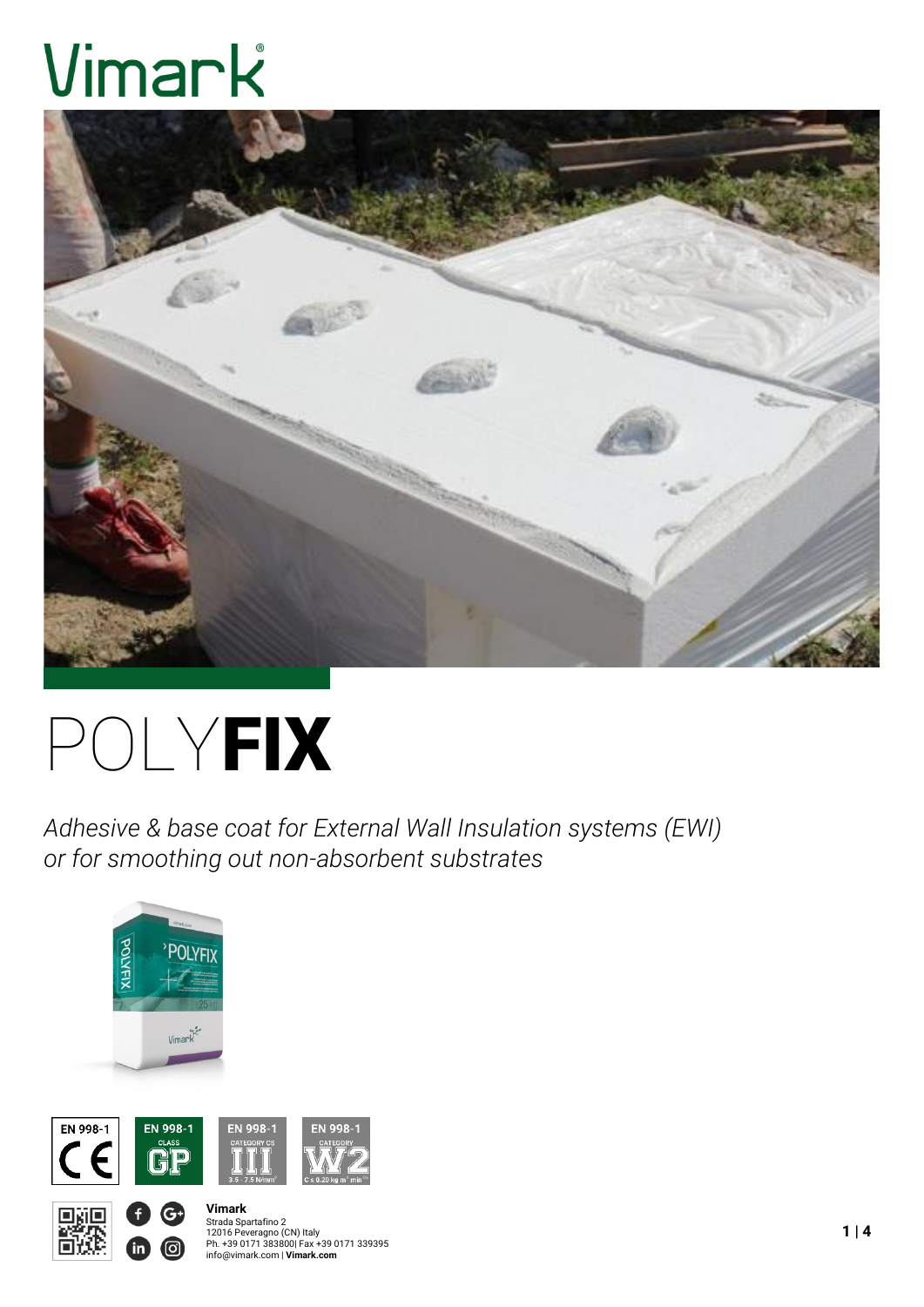



Edition: April 2021 © Vimark



**DESCRIPTION** POLYFIX is a professional universal adhesive and base coat for the external insulation system *COVER.therm* by Vimark. Its high bonding strength make it an ideal coating product to even out many wall types and/or poorly absorbent substrates such as concrete, ceramic, glass mosaic, thick plastic cladding, mineral claddings, natural stone, marble, painted renders/plasters, polystyrene, polyurethane, wood (plywood), crazed cement-sand renders/plasters etc. **POLYFIX** is designed for both hand application and mechanical projection by diesel and electric machines.

### **SUBSTRATE** PREPARATION / PRE-TREATMENT

AND APPLICATION

MIXING

**COMPOSITION POLYFIX** consists of special hydraulic binders, selected aggregates and specific additives to improve application, adherence to substrates and product flexibility.

> **POLYFIX** can be used as an adhesive or base coat for external insulation systems or as coating to even out many wall types and/or poorly absorbent substrates such as concrete, ceramic and glass mosaic, thick plastic cladding, mineral claddings, natural stone, marble, painted renders/plasters, polystyrene, polyurethane, wood (plywood), crazed cementsand renders/plasters etc.

> The product is not suitable for gypsum plaster or organic coatings that are inconsistent, degraded or peeling, on walls treated with a water-resistant siloxane protection or grease, substrates treated with wax or release agents or surfaces subject to rising damp.

> The substrates must be sound, stable, free from dust and unstable parts. The surfaces must be dry and free of or properly protected from rising damp.

### **EXTERNAL INSULATION SYSTEM (EWI)**

If the substrate is coplanar, apply **POLYFIX** over the surface using a dented trowel. If the substrate is not coplanar, but has irregularities ranging from between 10 to 15 mm, apply **POLYFIX** to the edges of the panel and to central points, ensuring a minimum surface coverage for adhesion equal to 40% of the size of the panel. After applying the adhesive, make sure that the product does not go over the sides of the panel when applying to prevent heat bridges and ensure a correct combination of the insulating materials.

Mix a 25 kg bag of **POLYFIX** with approx. 6-7 litres of clean water and mix with an electric drill at low speed until smooth and free of lumps. Leave to rest for about 2-3 minutes and remix briefly before use. The mixed product can be used for about 2 hours. Do not add water or stir the mixture again to use it beyond this period.

Position the insulating panels, occasionally check the correct flatness of the surface with a screed bar. Any open gaps between the panels can be filled by applying strips of insulating product or for cracks less than 5 mm, by injecting suitable polyurethane foam filling. After placing the insulation panels and ensuring that **POLYFIX** is dry, proceed with the drilling stage to improve substrate adhesion and stability using insulation screws from the range **COVER.FIX**. Apply corner profiles with mesh from the range *COVER.therm* by Vimark.

Once the panels are fixed and the edges protected, apply the insulating reinforced coating system by applying **POLYFIX**. Apply the product to cover the panels entirely with a metal trowel in a constant thickness never less than 3 mm (see the table below). Insert within the base coat layer from top to bottom the fiberglass alkali-resistant reinforcement mesh **ARMANET 4x4** making sure to overlay each strip by approx. 10 cm. The mesh is to be placed in the middle or outer third of the base-coat (see table)

When the base coat is set, apply a second coat to even out the surface. The prepared surfaces are then suitable for treating with finishing products from the range *COVER.therm* by Vimark.

| <b>PANEL SYSTEM</b> | <b>MINIMUM THICKNESS</b> | <b>MESH POSITION</b> |
|---------------------|--------------------------|----------------------|
| <b>EPS</b>          | 3 mm                     | middle               |
| EPS-MW              | 5 mm                     | outer third          |
| MW                  | 8 mm                     | outer third          |

#### **SKIM COATING**

 $\sim$  $\overline{a}$ 

Mix a 25 kg bag of **POLYFIX** with approx. 6-7 litres of clean water and mix with an electric drill at low speed until smooth and free of lumps. Leave to rest for about 2-3 minutes and remix briefly before use. The mixed product can be used for about 2 hours. Do not add water or stir the mixture again to use it beyond this period.

Apply a first coat of product to cover the surface entirely with a metal trowel in a constant thickness. Insert within the base coat layer from top to bottom the fiberglass alkali-resistant reinforcement mesh **ARMANET 4x4** making sure to overlay each strip by app. 10 cm. Setting phase completed, apply a second coat to even out the surface.

When the base coat is dry a decorative top coating such as **ARENINO VK2**, **TALOCCIATO VK3** o **COLOR.VK** can be applied.

TOOL CLEANING Clean all equipment and tools with water immediately after use. The hardened material can only be removed by physical scraping.



#### **Vimark**

Strada Spartafino 2 12016 Peveragno (CN) Italy Ph. +39 0171 383800| Fax +39 0171 339395 info@vimark.com | **Vimark.com**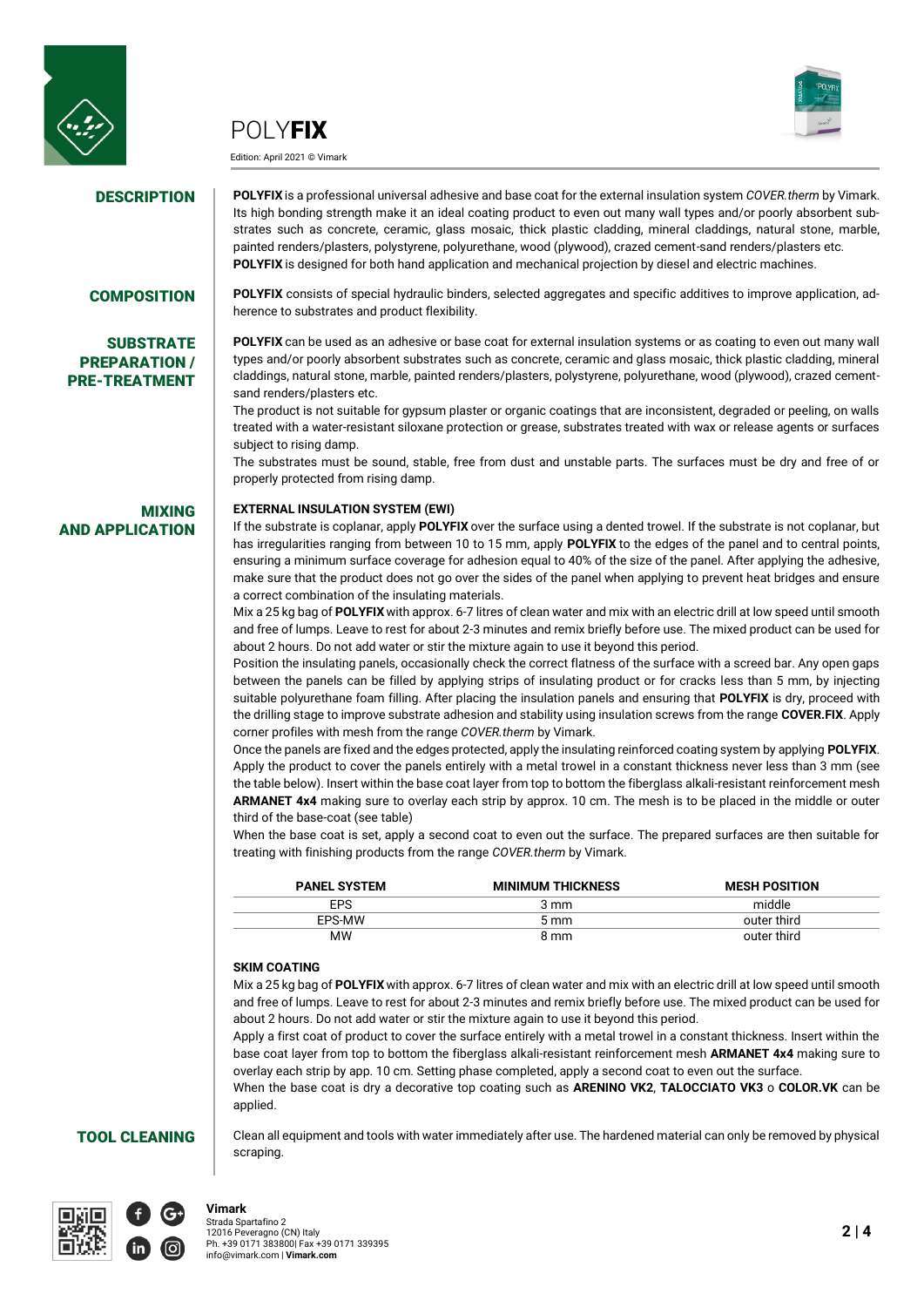







| YIELD /<br><b>CONSUMPTION</b>              | Adhesive: 2.5-4 kg per m <sup>2</sup> .<br>Base coat: 4-4.5 kg per m <sup>2</sup> per 3 mm of thickness.<br>Coating: 1.4 kg per m <sup>2</sup> per mm of thickness.                                                                                                                                                                                                                      |                                                                                    |                 |
|--------------------------------------------|------------------------------------------------------------------------------------------------------------------------------------------------------------------------------------------------------------------------------------------------------------------------------------------------------------------------------------------------------------------------------------------|------------------------------------------------------------------------------------|-----------------|
| <b>COLOR</b>                               | Grey.                                                                                                                                                                                                                                                                                                                                                                                    |                                                                                    |                 |
| <b>PACKAGING</b>                           | 5 kg small bags (4 small bags x box of 20 kg).<br>25 kg bags on disposable pallets of 1575 kg (63 bags) protected by plastic stretch wrap.                                                                                                                                                                                                                                               |                                                                                    |                 |
| <b>EXPIRATION /</b><br><b>CONSERVATION</b> | 12 months from the date of production.<br>Keep the product in its original packaging, intact and protected from moisture and frost.                                                                                                                                                                                                                                                      |                                                                                    |                 |
| <b>WARNINGS</b>                            | Do not apply in temperature below + 5°C or above + 35°C. Do not apply to dusty, uneven or inconsistent substrates. Do<br>not apply to surfaces that are frozen, thawing or if freezing temperatures are expected within 24 hours. Do not apply<br>adhesive thickness of more than 10mm. Protect the applied product from rapid drying due to strong wind and direct<br>sunlight or rain. |                                                                                    |                 |
| <b>PRODUCT DATA</b>                        | Appearance                                                                                                                                                                                                                                                                                                                                                                               | Powder                                                                             |                 |
|                                            | Color<br>٠                                                                                                                                                                                                                                                                                                                                                                               | Grey                                                                               |                 |
|                                            | Dry bulk density                                                                                                                                                                                                                                                                                                                                                                         | $\sim$ 1400 kg/m <sup>3</sup>                                                      | EN 1015-10      |
|                                            | Maximum aggregate size                                                                                                                                                                                                                                                                                                                                                                   | $\leq 1$ mm                                                                        |                 |
| <b>APPLICATION DATA</b>                    | Water content of mix                                                                                                                                                                                                                                                                                                                                                                     | 24%                                                                                |                 |
|                                            | Mixing ratio                                                                                                                                                                                                                                                                                                                                                                             | 1 bag + 6 liters of water                                                          |                 |
|                                            | Minimum application temperature                                                                                                                                                                                                                                                                                                                                                          | $+5^{\circ}$ C                                                                     |                 |
|                                            | Maximum application temperature                                                                                                                                                                                                                                                                                                                                                          | $+30^{\circ}$ C                                                                    |                 |
|                                            | <b>Working time</b>                                                                                                                                                                                                                                                                                                                                                                      | Approx. 2 hours                                                                    |                 |
|                                            | Maximum thickness to be applied                                                                                                                                                                                                                                                                                                                                                          | $10 \text{ mm}$                                                                    |                 |
| <b>TECHNICAL DATA</b>                      | Bulk density of fresh mortar                                                                                                                                                                                                                                                                                                                                                             | $\sim$ 1500 kg/m <sup>3</sup>                                                      | EN 1015-6       |
|                                            | Bulk density of hardened mortar                                                                                                                                                                                                                                                                                                                                                          | $\sim$ 1300 kg/m <sup>3</sup>                                                      | EN 1015-10      |
|                                            | Adhesion to concrete                                                                                                                                                                                                                                                                                                                                                                     | $\geq$ 0.5 N/mm <sup>2</sup> FP: B                                                 | <b>ETAG 004</b> |
|                                            | Adhesion between adhesive and EPS                                                                                                                                                                                                                                                                                                                                                        | $\geq$ 0.08 N/mm <sup>2</sup> FP: A                                                | <b>ETAG 004</b> |
|                                            | Adhesion between adhesive and XPS                                                                                                                                                                                                                                                                                                                                                        | $\geq$ 0.2 N/mm <sup>2</sup> FP: A                                                 | <b>ETAG 004</b> |
|                                            | Air content                                                                                                                                                                                                                                                                                                                                                                              | 8%                                                                                 | EN 1015-7       |
|                                            | Compressive strength                                                                                                                                                                                                                                                                                                                                                                     | $> 6$ N/mm <sup>2</sup> CS III                                                     | EN 1015-11      |
|                                            | Flexural strength                                                                                                                                                                                                                                                                                                                                                                        | $> 2$ N/mm <sup>2</sup>                                                            | EN 1015-11      |
|                                            | Capillary water absorption                                                                                                                                                                                                                                                                                                                                                               | $< 0.2$ kg/m <sup>2</sup> x min <sup>0.5</sup> W2                                  | EN 1015-18      |
|                                            | Water vapour permeability coefficient                                                                                                                                                                                                                                                                                                                                                    | $< \mu 25$                                                                         | EN 1015-19      |
|                                            |                                                                                                                                                                                                                                                                                                                                                                                          | 0.45 W/mK                                                                          |                 |
|                                            | Thermal conductivity<br>٠                                                                                                                                                                                                                                                                                                                                                                | (tab. Mean value; P=50%)                                                           | EN 1745, A.12   |
|                                            | Specific heat capacity                                                                                                                                                                                                                                                                                                                                                                   | 1 kJ/kgK                                                                           | EN 1745, A.12   |
|                                            | Reaction to fire                                                                                                                                                                                                                                                                                                                                                                         | Class A1                                                                           | EN 13501-1      |
|                                            | Durability<br>٠                                                                                                                                                                                                                                                                                                                                                                          | Evaluation based on provisions valid in the<br>intended place of use of the mortar | EN 998-1        |
|                                            | Dangerous substances                                                                                                                                                                                                                                                                                                                                                                     | See MSDS                                                                           | EN 998-1        |

## ENVIRONMENT, HEALTH, AND SAFETY(REACH)

For further information and advice on the handling, storage and safe disposal of the material, the user must consult the latest version of the Safety Data Sheet (SDS) available on the Internet, at **www.vimark.com**, which contains information on the physical characteristics, ecological and toxicological products, together with other safety information. Product complies with the provisions of the Regulation (EC) no. 1907/2006 (REACH) and Annex XVII, item 47 and subsequent amendments and additions.

**PRODUCT FOR PROFESSIONAL USE.**



Strada Spartafino 2<br>12016 Peveragno (CN) Italy<br>Ph. +39 0171 383800| Fax +39 0171 339395<br>info@vimark.com | **Vimark.com**